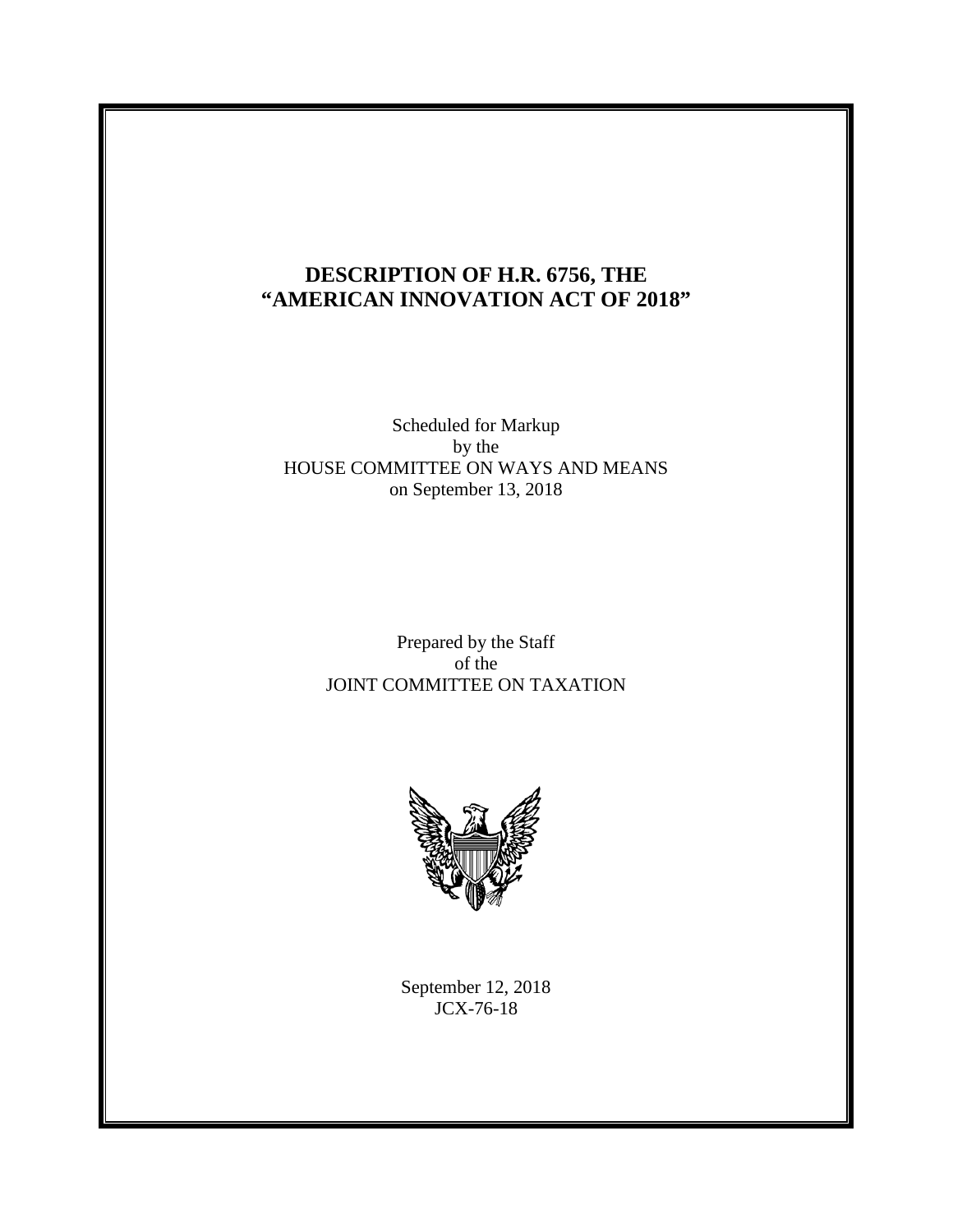# **CONTENTS**

| A. Simplification and Expansion of Deduction for Start-Up and Organizational     |  |
|----------------------------------------------------------------------------------|--|
| B. Preservation of Start-Up Net Operating Losses and Tax Credits after Ownership |  |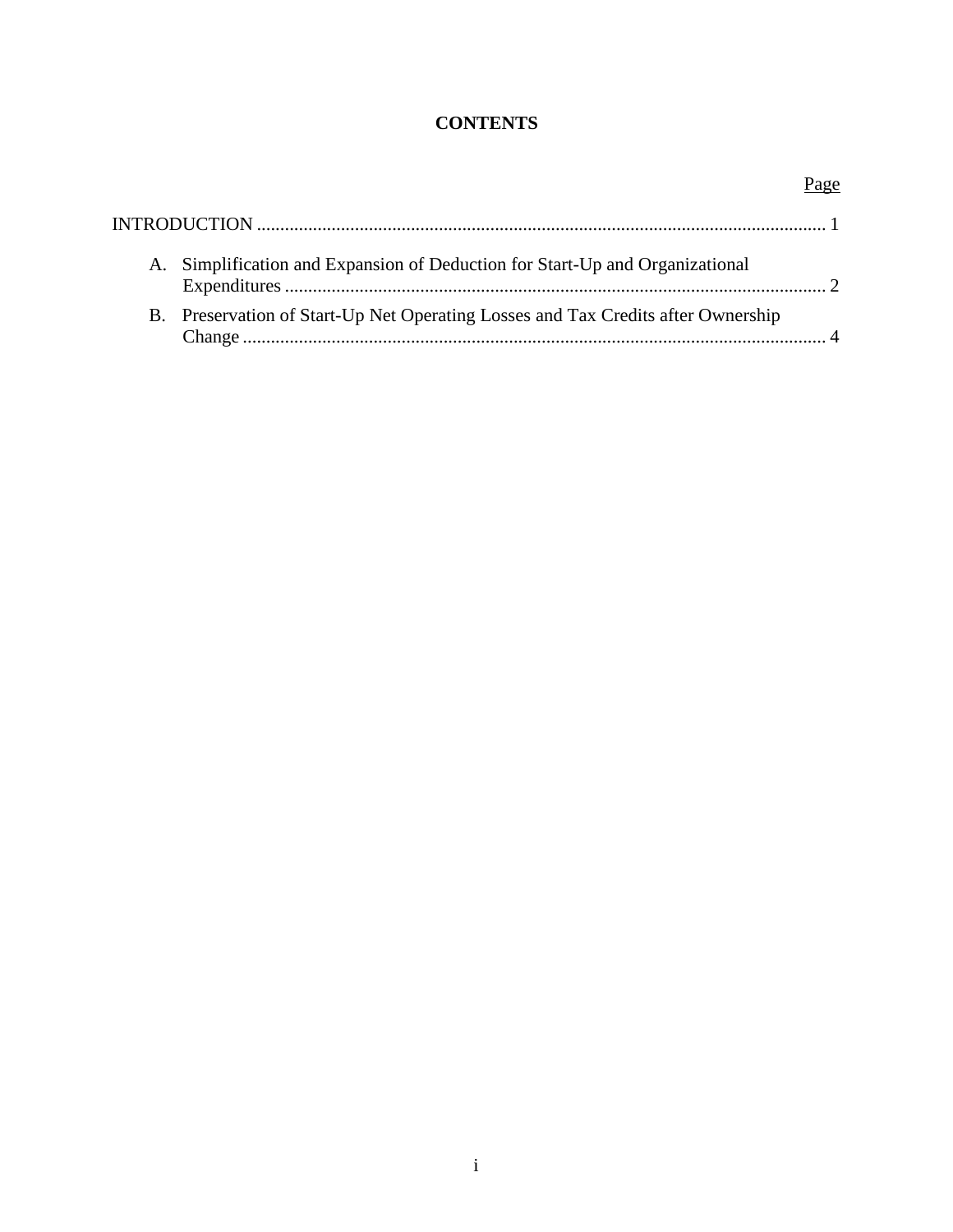## **INTRODUCTION**

<span id="page-2-0"></span>The House Committee on Ways and Means has scheduled a markup on September 13, 20[1](#page-2-1)8, of H.R. 6756, the "American Innovation Act of 2018." This document, $<sup>1</sup>$  prepared by the</sup> staff of the Joint Committee on Taxation, provides a description of the bill.

<span id="page-2-1"></span> $\frac{1}{1}$ <sup>1</sup> This document may be cited as follows: Joint Committee on Taxation, *Description of H.R. 6756, the "American Innovation Act of 2018,"* (JCX-76-18), September 12, 2018. This document can also be found on the Joint Committee on Taxation website at [www.jct.gov.](http://www.jct.gov/) All section references herein are to the Internal Revenue Code of 1986, as amended, unless otherwise indicated.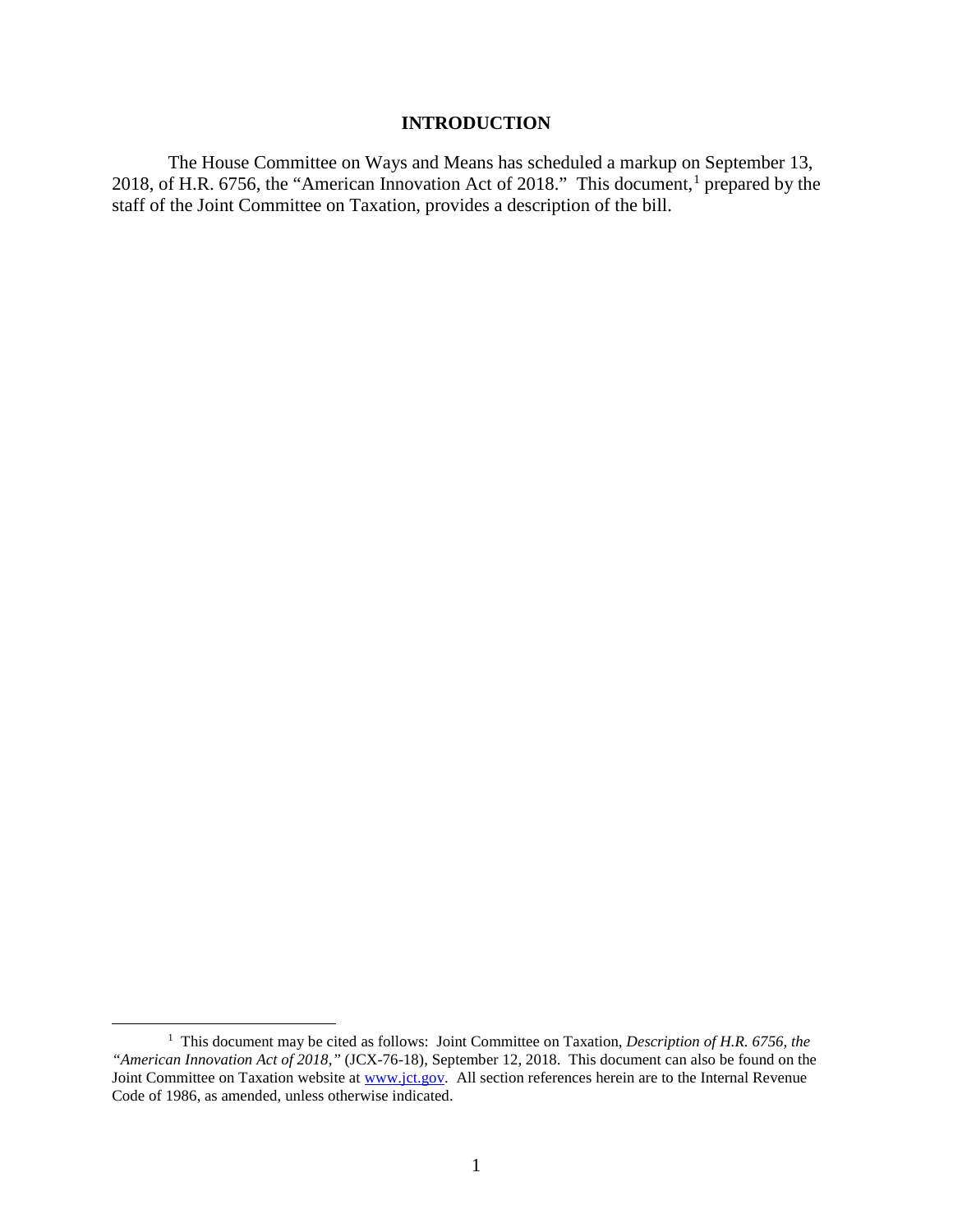# **A. Simplification and Expansion of Deduction for Start-Up and Organizational Expenditures**

#### **Present Law**

<span id="page-3-0"></span>In the taxable year in which a taxpayer begins an active trade or business, the taxpayer may elect to deduct up to \$5,000 of start-up expenditures.<sup>[2](#page-3-1)</sup> In addition, a taxpayer that is a corporation or a partnership may separately elect to deduct up to \$5,000 of organizational expenditures.<sup>[3](#page-3-2)</sup> In each case, however, the \$5,000 amount is reduced (but not below zero) by the amount by which the cumulative cost of start-up or organizational expenditures exceeds \$50,000.<sup>[4](#page-3-3)</sup> Any remaining start-up expenditures or organizational expenditures may be amortized ratably over a period of 180 months, beginning with the month in which the active trade or business begins.<sup>[5](#page-3-4)</sup> A taxpayer is deemed to make an election to deduct and amortize start-up or organizational expenditures for the applicable taxable year, unless the taxpayer affirmatively elects to capitalize such amounts on a timely-filed (including extensions) Federal income tax return.<sup>[6](#page-3-5)</sup> Capitalized amounts are recovered when the business is sold, exchanged, or otherwise disposed of before the end of the 180-month amortization period.<sup>[7](#page-3-6)</sup>

Start-up expenditures are amounts that would have been deductible as trade or business expenses had they not been paid or incurred before business began.<sup>[8](#page-3-7)</sup> Organizational expenditures are expenditures that are incident to the creation of a corporation or the organization of a partnership, are chargeable to capital, and would be eligible for amortization had they been paid or incurred in connection with the organization of a corporation or partnership with a limited or ascertainable life.<sup>[9](#page-3-8)</sup>

#### **Description of Proposal**

Under the proposal, the rules for start-up expenditures (section 195) and organizational expenditures (sections 248 and 709(b)) are consolidated into a single provision.<sup>[10](#page-3-9)</sup> A taxpayer

<sup>3</sup> Secs. 248(a)(1) and 709(b)(1)(A).

<sup>4</sup> Secs. 195(b)(1)(A)(ii), 248(a)(1)(B), and 709(b)(1)(A)(ii).

<sup>5</sup> Secs. 195(b)(1)(B), 248(a)(2), and 709(b)(1)(B).

6 Treas. Reg. secs. 1.195-1(b), 1.248-1(c), and 1.709-1(b)(2).

<span id="page-3-7"></span><span id="page-3-6"></span><span id="page-3-5"></span><span id="page-3-4"></span><sup>7</sup> Secs. 195(b)(2) and 709(b)(2). See also Treas. Reg. sec. 1.709-1(b)(3) and *Kingsford Co. v. Commissioner*, 41 T.C. 646 (1964).

 $8$  Sec. 195(c)(1).

<sup>9</sup> Secs. 248(b) and 709(b)(3).

<span id="page-3-9"></span><span id="page-3-8"></span> $10$  The definitions of start-up and organizational expenditures are unchanged by the proposal, as is the requirement to capitalize partnership syndication fees under section 709(a).

<span id="page-3-3"></span><span id="page-3-2"></span><span id="page-3-1"></span> $\frac{1}{2}$ <sup>2</sup> Sec. 195(b)(1)(A).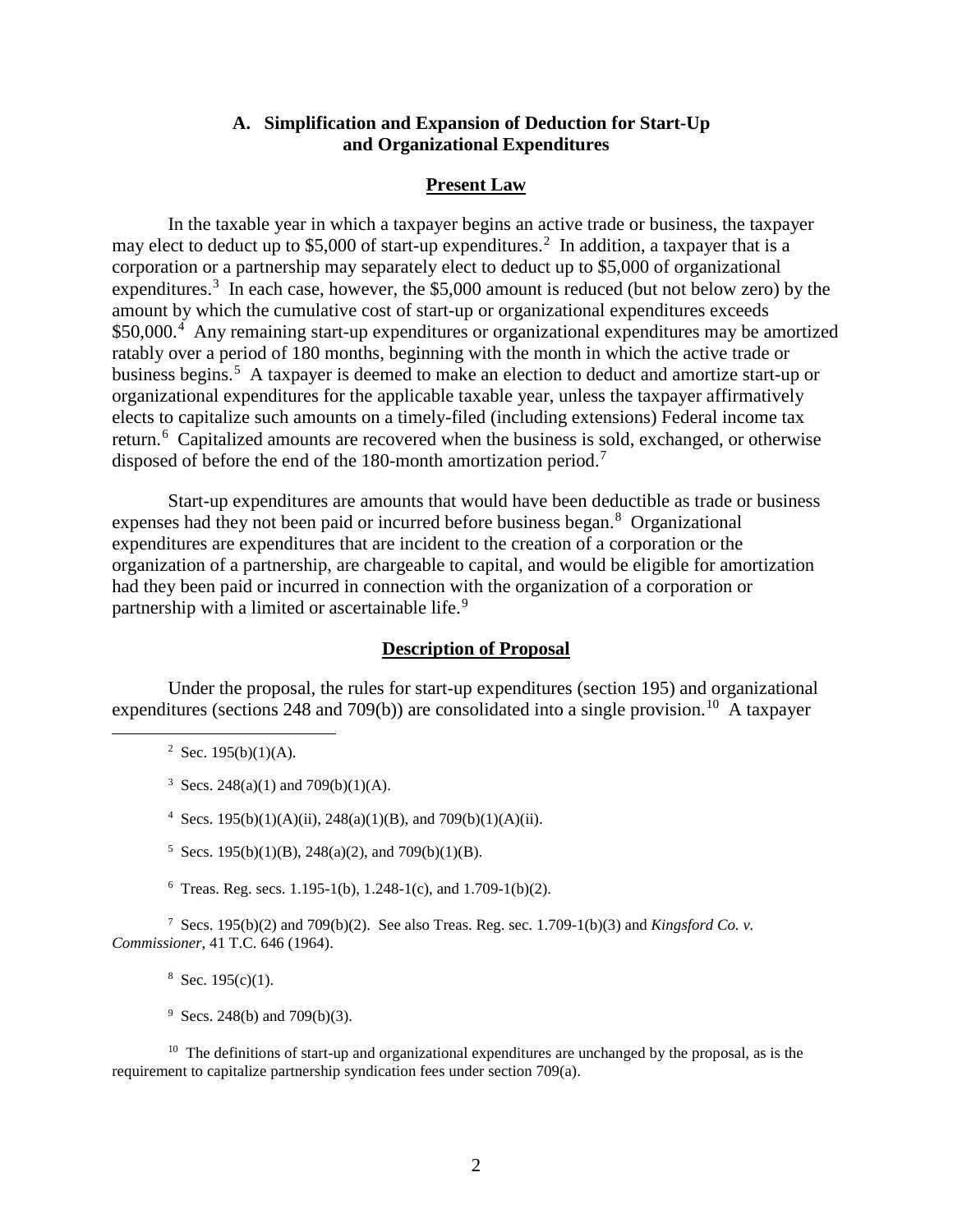may elect<sup>[11](#page-4-0)</sup> to deduct up to \$20,000 of the aggregate amount of start-up and organizational expenditures in the taxable year in which the active trade or business begins.<sup>[12](#page-4-1)</sup> The \$20,000 amount is reduced (but not below zero) by the amount by which the aggregate amount of start-up and organizational expenditures exceeds \$120,000.<sup>13</sup> The \$20,000 and \$120,000 amounts are adjusted for inflation in taxable years beginning after 2019. Any remaining start-up and organizational expenditures must be amortized ratably over the 180-month period beginning with the month in which the active trade or business begins.

In the case of any partnership, corporation, or disregarded entity that is completely liquidated by the taxpayer before the end of the 180-month period, any unamortized amounts may be deducted to the extent allowable under section 165. In the case of any active trade or business which is completely disposed of or discontinued by the taxpayer before the end of the 180-month period, any unamortized start-up expenditures may be deducted to the extent allowable under section  $165.<sup>14</sup>$  $165.<sup>14</sup>$  $165.<sup>14</sup>$ 

#### **Effective Date**

The proposal applies to start-up and organizational expenditures paid or incurred in connection with active trades or businesses which begin in taxable years beginning after December 31, 2018.

<span id="page-4-1"></span> $12$  In the case of organizational expenditures with respect to any corporation or partnership, the term "active trade or business" means the first active trade or business carried on by such corporation or partnership.

<span id="page-4-2"></span><sup>13</sup> For example, assume that Corporation X, a calendar year taxpayer, incurs \$100,000 of start-up expenditures and \$30,000 of organizational expenditures that relate to an active trade or business that begins on July 1, 2019. On its 2019 tax return, Corporation X may elect to deduct \$10,000 (\$20,000 - (\$130,000 - \$120,000)) plus the portion of the remaining \$120,000 that is allocable to July through December of 2019 (\$120,000/180 months  $x$  6 months = \$4,000). Thus, Corporation X's total deduction under section 195 for 2019, the year in which its active trade or business begins, is \$14,000 (\$10,000 deduction + \$4,000 amortization deduction). Corporation X may amortize the remaining \$116,000 ratably over the remaining 174 months.

<span id="page-4-3"></span><sup>14</sup> For purposes of the disposition rule, the amount treated as unamortized start-up expenditures equals the aggregate amount of unamortized start-up and organizational expenditures multiplied by the ratio that (1) the amount of start-up expenditures taken into account in determining the deduction under section 195(b)(1) bears to (2) the aggregate amount of start-up and organizational expenditures so taken into account. For example, continuing the example in footnote 13, assume that on June 30, 2024, Corporation X completely discontinues its initial trade or business for purposes of section 165, but remains in existence. Corporation X has \$80,000 of unamortized start-up and organizational expenditures on such date. Corporation X may deduct \$61,538 of unamortized start-up expenditures in 2024 (\$80,000 x (\$100,000/\$130,000)), but must continue to amortize the remaining \$18,462 of unamortized organizational expenditures over the remaining 120 months. Thus, Corporation X's total deduction under section 195 for 2024, the year in which its trade or business is discontinued, is \$66,461 (section 165 loss deduction of \$61,538 + amortization deduction of \$4,923 (*i.e.*, the \$4,000 amortization deduction for start-up and organizational expenditures from January 1, 2024, through June 30, 2024, plus the \$923 amortization deduction for organizational expenditures from July 1, 2024, through December 31, 2024)).

<span id="page-4-0"></span> $11$  In the case of a partnership or S corporation, the election is made (and the proposal is applied) at the entity level. In the case of a disregarded entity, the proposal is applied in the same manner as if such disregarded entity were a corporation.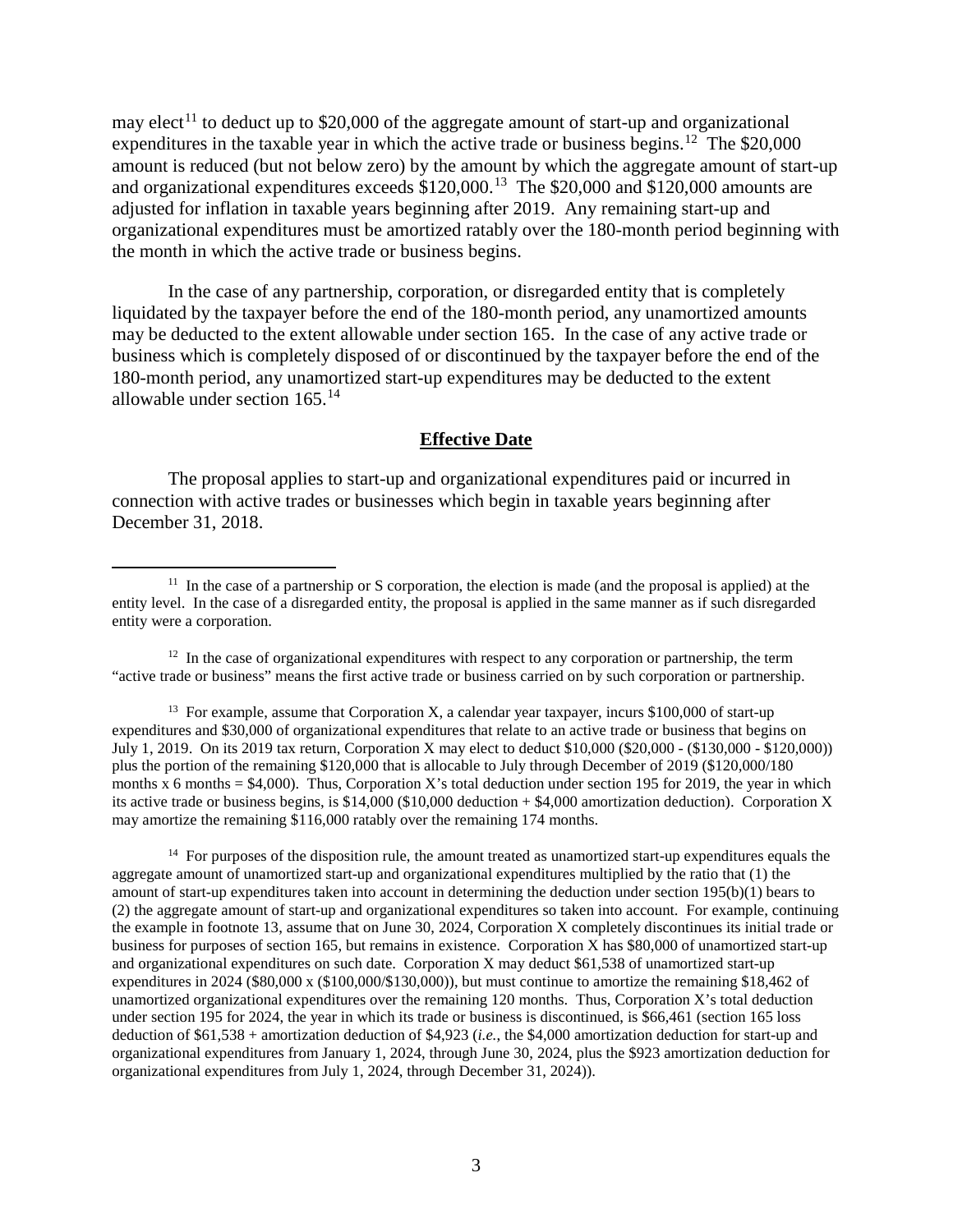## **B. Preservation of Start-Up Net Operating Losses and Tax Credits after Ownership Change**

#### **Present Law**

#### <span id="page-5-0"></span>**Net operating losses**

Section 382(a) limits the extent to which a corporation that experiences an ownership change may offset taxable income after the ownership change with losses attributable to the period before the ownership change. Specifically, following an ownership change, a new loss corporation's taxable income may be offset by pre-change losses from an old loss corporation only to the extent of the section 382 limitation (discussed below).<sup>[15](#page-5-1)</sup> A pre-change loss is (1) any net operating loss carryforward of an old loss corporation to a taxable year ending with an ownership change or in which an ownership change occurs, and (2) any net operating loss of an old loss corporation for the taxable year in which the ownership change occurs to the extent such loss is allocable to the period in such year on or before such change date.<sup>16</sup> Any loss that is not a pre-change loss is not limited by section  $382(a)$ .<sup>[17](#page-5-3)</sup>

The section 382 limitation is determined by multiplying the value of the old loss corporation immediately before the ownership change by the long-term tax-exempt interest rate.<sup>18</sup> If the section 382 limitation for a post-change year exceeds the taxable income of the new loss corporation for such year which was offset by pre-change losses, the section 382 limitation for the next post-change year is increased by the amount of such excess.<sup>[19](#page-5-5)</sup>

A loss corporation is a corporation entitled to use a net operating loss carryover or having a net operating loss for the taxable year in which an ownership change occurs.<sup>20</sup> An old loss corporation is a corporation with respect to which there is an ownership change and which was a

<span id="page-5-1"></span> <sup>15</sup> Sec. 382(a). However, if the new loss corporation does not continue the business enterprise of the old loss corporation at all times during the two-year period beginning on the change date, the section 382 limitation for any post-change year is generally zero. See sec. 382(c).

 $16$  Sec. 382(d)(1).

<span id="page-5-3"></span><span id="page-5-2"></span><sup>&</sup>lt;sup>17</sup> Special rules apply to built-in gains and losses and section 338 gains. See sec. 382(h); Notice 2003-65, 2003-2 C.B. 747; Notice 2018-30, 2018-21 I.R.B. 610. Special rules also apply to financially troubled corporations, discussed below.

<span id="page-5-4"></span><sup>&</sup>lt;sup>18</sup> Sec. 382(b)(1). The long-term tax-exempt rate is the highest of the adjusted Federal long-term rates in effect for any month in the three-calendar-month period ending with the calendar month in which the change date occurs. Sec.  $382(f)(1)$ .

 $19$  Sec. 382(b)(2).

<span id="page-5-6"></span><span id="page-5-5"></span><sup>&</sup>lt;sup>20</sup> Sec. 382(k)(1). A loss corporation also includes any corporation that entitled to use a carryforward of disallowed interest under section  $381(c)(20)$ , and generally includes any corporation with a net unrealized built-in loss. Treasury Regulation section 1.382-2(a)(1) contains additional description of when a corporation qualifies as a loss corporation.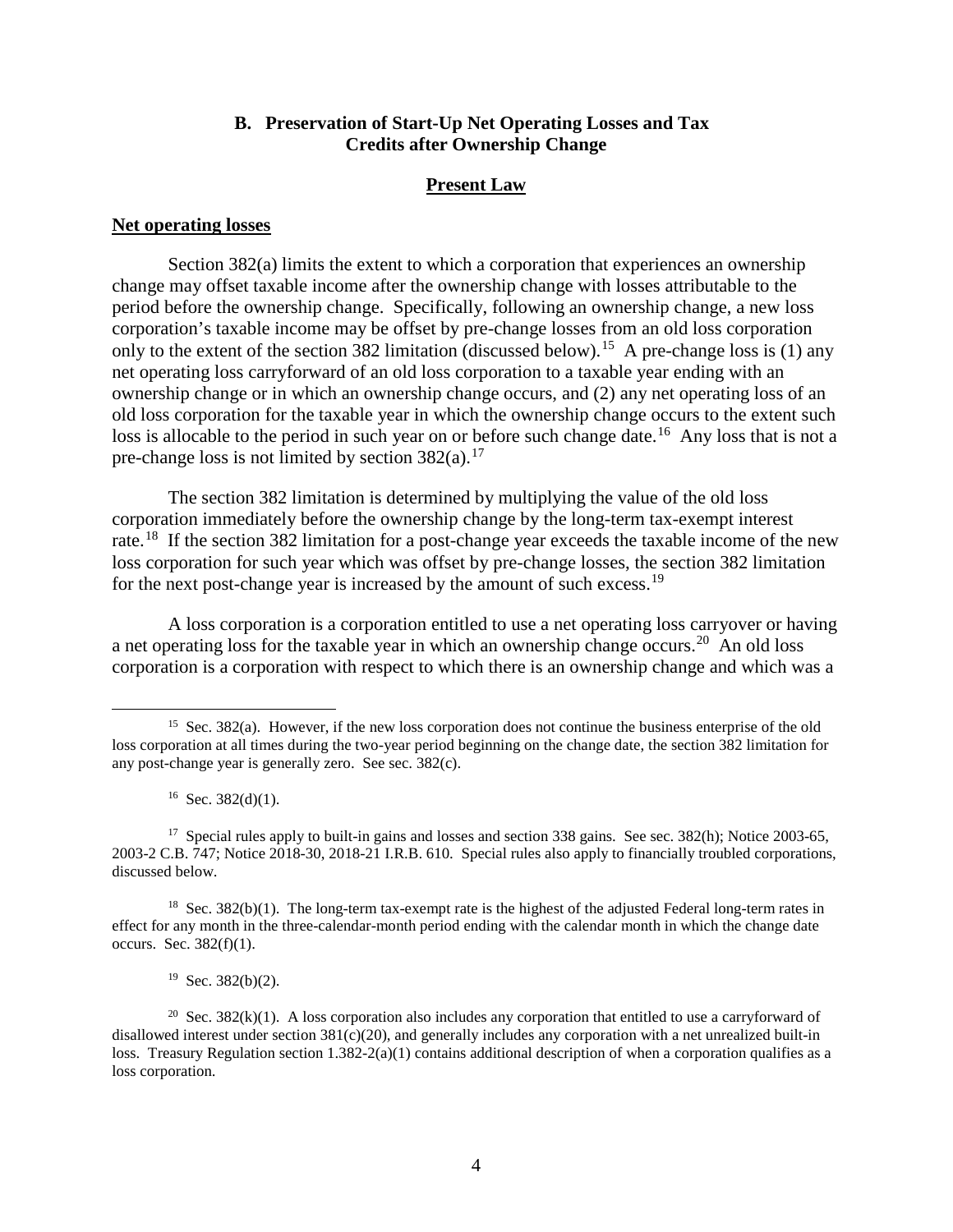loss corporation before the ownership change.<sup>21</sup> A new loss corporation is a corporation which is a loss corporation after an ownership change. $^{22}$  $^{22}$  $^{22}$ 

An ownership change generally is defined as an increase by more than 50 percentage points in the percentage of stock of a loss corporation that is owned by any one or more five-percent shareholders<sup>[23](#page-6-2)</sup> within a three-year period.<sup>24</sup> Treasury regulations generally provide that this measurement is to be made as of any testing date, which is any date on which the ownership by one or more persons who were or who become five-percent shareholders changes.<sup>[25](#page-6-4)</sup>

Section 382(1)(5) provides rules that limit section 382's application to ownership changes that occur in the context of a title 11 or similar case. These rules generally provide that the use of pre-change losses is not limited by section 382(a) where the old loss corporation is under the jurisdiction of a court in a title 11 or similar case immediately before the ownership change and the shareholders and creditors of the old loss corporation immediately before the ownership change own (after the ownership change) at least 50 percent of the total voting power of the stock of the new loss corporation and at least 50 percent of the total value of the stock of the new loss corporation.<sup>26</sup> Among other things, these rules provide that if, during the two-year period immediately following an ownership change meeting the criteria described in the previous sentence, an ownership change of the new loss corporation occurs, the exception described in the previous sentence does not apply and the section 382 limitation with respect to the second ownership change for any post-change year after the second ownership change is zero.<sup>[27](#page-6-6)</sup>

<sup>21</sup> Sec. 382(k)(2).

<sup>22</sup> Sec. 382(k)(3).

<span id="page-6-2"></span><span id="page-6-1"></span><span id="page-6-0"></span><sup>23</sup> The term "5-percent shareholder" means any person holding five percent or more of the stock of the corporation at any time during the testing period. Sec.  $382(k)(7)$ . Determinations of the percentage of stock of a corporation held by any person are made on the basis of value. Sec.  $382(k)(6)(C)$ .

<sup>24</sup> Sec. 382(g) and (i).

<span id="page-6-4"></span><span id="page-6-3"></span><sup>25</sup> See Treas. Reg. sec.  $1.382-2(a)(4)(i)$  (providing that, generally, a loss corporation is required to determine whether an ownership change has occurred immediately after any owner shift, or issuance or transfer of certain options with respect to stock of the loss corporation that are treated as exercised, and defining a "testing date" as "each date on which a loss corporation is required to make a determination of whether an ownership change has occurred"). All computations of increases in percentage ownership are to be made as of the close of the testing date. Treas. Reg. sec. 1.382-2(a)(4)(i). A loss corporation must include a statement on or with its Federal income tax return for each taxable year that it is a loss corporation in which an event described in Temporary Treasury Regulation section  $1.382-2T(a)(2)$  occurs. Treas. Reg. sec.  $1.382-11(a)$ . The statement must include: (1) the date(s) of any owner shifts, equity structure shifts, or other transactions described in Temporary Treasury Regulation Section  $1.382-2T(a)(2)(i)$ , (2) the date(s) on which any ownership change(s) occurred, and (3) the amount of any attributes described in Treasury Regulation Section  $1.382-2(a)(1)(i)$  that caused the corporation to be a loss corporation. *Ibid.*

<span id="page-6-5"></span><sup>26</sup> Sec. 382(1)(5)(A).

<span id="page-6-6"></span><sup>27</sup> Sec. 382(1)(5)(D).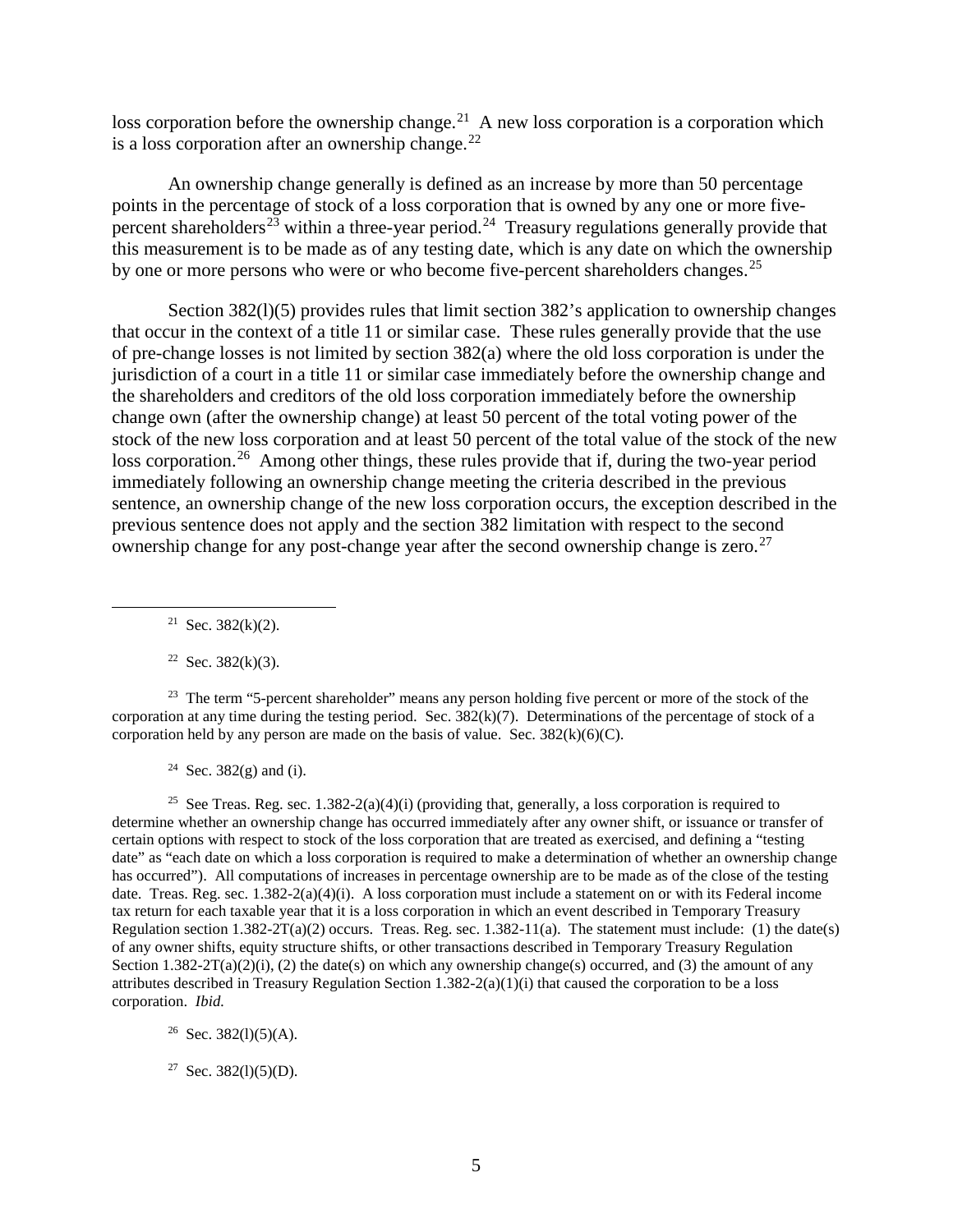Section 382(l)(6) provides that in an ownership change involving a transfer by a corporation of all or part of its assets to another corporation in a title 11 or similar case that fails to meet the criteria described in the previous paragraph, or in an ownership change involving an exchange of debt for stock in a title 11 or similar case, the value of the old loss corporation used for purposes of calculating the section 382 limitation must reflect any increase in value of the old loss corporation resulting from any surrender or cancellation of creditors' claims in the transaction.

## **Tax credits**

Section 383 imposes similar limitations to those imposed by section 382(a) on the use of carryforwards of unused general business credits, alternative minimum tax credits, foreign tax credits, and net capital loss carryforwards. With regard to unused general business credits, section 383 and the regulations thereunder limit the amount of regular tax liability that can be offset by excess credits (referred to in the Treasury regulations as "pre-change credits") of the new loss corporation.<sup>28</sup> Use of pre-change credits absorbs the section 383 credit limitation.<sup>29</sup> Once the section 383 credit limitation has been fully absorbed, no more pre-change credits may be used.<sup>[30](#page-7-2)</sup> Any unused general business credit that is not a pre-change credit is not limited by section 383 or the regulations thereunder.

## **Explanation of Proposal**

The proposal amends sections 382 and 383 to permit the pre-change net operating loss carryforwards, net operating losses, general business credit carryforwards, and general business credits of a start-up business to be available for use in a post-change year without limitation by sections 382(a) and 383.

#### **Start-up losses under section 382**

With regard to section 382, the proposal generally reduces a new loss corporation's prechange losses by the portion of the old loss corporation's net operating loss carryforwards and net operating losses that are attributable to a start-up business of the old loss corporation.<sup>31</sup> Specifically, in the case of any pre-change net operating loss carryforward which arose in any start-up period taxable year (defined below), the amount of such net operating loss carryforward

30 Treas. Reg. sec. 1.383-1(d)(1).

<span id="page-7-3"></span><span id="page-7-2"></span><sup>31</sup> However, the proposal does not apply for purposes of including the carryover of disallowed business interest in the corporation's pre-change loss under section 382(d)(1) and (3).

 <sup>28</sup> Treas. Reg. sec. 1.383-1(b).

<span id="page-7-1"></span><span id="page-7-0"></span><sup>&</sup>lt;sup>29</sup> The section 383 credit limitation is defined as the excess of (1) the new loss corporation's regular tax liability for the post-change year over (2) the new loss corporation's regular tax liability for the post-change year computed, for this purpose, by allowing as an additional deduction an amount equal to the section 382 limitation remaining after reduction for pre-change losses and pre-change capital losses under sections 382 and 383 (and the regulations thereunder). See Treas. Reg. sec. 1.383-1(c)(6); see generally sec. 383(a).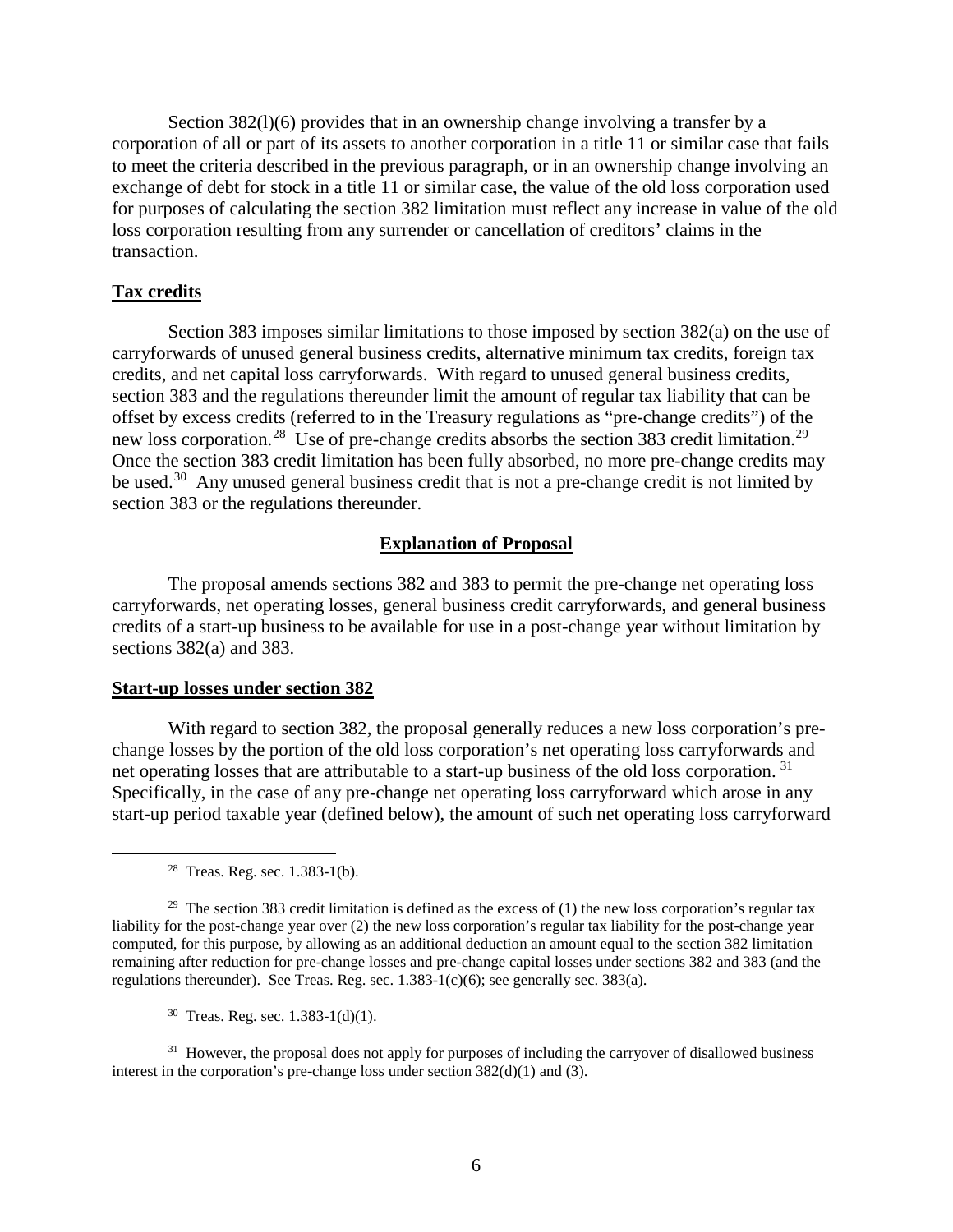otherwise taken into account for purposes of calculating the new loss corporation's pre-change loss is reduced by the net start-up loss (defined below) determined with respect to the start-up trade or business. In a similar manner, pre-change losses are also reduced by any net operating loss incurred in the year of the ownership change to the extent such loss is attributable to a startup business in the period on or before the change date. By reducing pre-change losses, the proposal reduces the total amount of losses that are limited by section 382(a).

A start-up period taxable year is any taxable year of the old loss corporation which (1) begins before the close of the three-year period beginning on the date on which any trade or business of such corporation begins as an active trade or business<sup>[32](#page-8-0)</sup> and (2) ends after September

Generally, it is anticipated that the definition of when a business begins is to be made in reference to the existing provisions for the amortization of organizational expenditures (Code secs. 248 and 709). Generally, if the activities of the corporation have advanced to the extent necessary to establish the nature of its business operations, it will be deemed to have begun business. For example, the acquisition of operating assets which are necessary to the type of business contemplated may constitute the beginning of business.

See Senate Finance Committee Report to accompany H.R. 7956, Miscellaneous Revenue Act of 1980, S. Rep. No. 96-1036 (96th Cong., 2d Sess.), November 25, 1980, p. 14. As the Senate Finance Committee Report states, this is similar to the concept referred to in section  $248(a)(2)$  and defined in Treasury regulations as follows:

The determination of the date the corporation begins business presents a question of fact which must be determined in each case in light of all the circumstances of the particular case. The words "begins business," however, do not have the same meaning as "in existence." Ordinarily, a corporation begins business when it starts the business operations for which it was organized; a corporation comes into existence on the date of its incorporation. Mere organizational activities, such as the obtaining of the corporate charter, are not alone sufficient to show the beginning of business. If the activities of the corporation have advanced to the extent necessary to establish the nature of its business operations, however, it will be deemed to have begun business. For example, the acquisition of operating assets which are necessary to the type of business contemplated may constitute the beginning of business.

See Treas. Reg. sec. 1.248-1(d); see also Treas. Reg. sec. 1.709-2(c) (echoing the distinctions above and explaining that "[t]he term 'operating assets', as used herein, means assets that are in a state of readiness to be placed in service within a reasonable period following their acquisition"); *Richmond Television Corp. v. United States*, 345 F.2d 901 (4th Cir. 1965) (holding that trade or business has begun when the taxpayer has "begun to function as a going concern and performed those activities for which it was organized"). The Internal Revenue Service has cited *Richmond Television* in interpreting the active trade or business requirement under section 195. See, *e.g.*, Tech. Adv. Mem. 9310001, November 4, 1992; Tech. Adv. Mem. 9414004, December 17, 1993.

<span id="page-8-0"></span><sup>&</sup>lt;sup>32</sup> The beginning of an active trade or business is the same under the proposal as under present-law section  $195(c)(2)$  without regard to subparagraph (B) thereof. (While section 195 is modified elsewhere in the bill, those changes do not affect the meaning of the beginning of active trade or business under section 195.) Thus, the threeyear period described in the proposal begins on the same date that triggers allowance of a deduction under section 195(b)(1)(A). The Senate Finance Committee Report describing what ultimately became section 195 defined that concept as follows: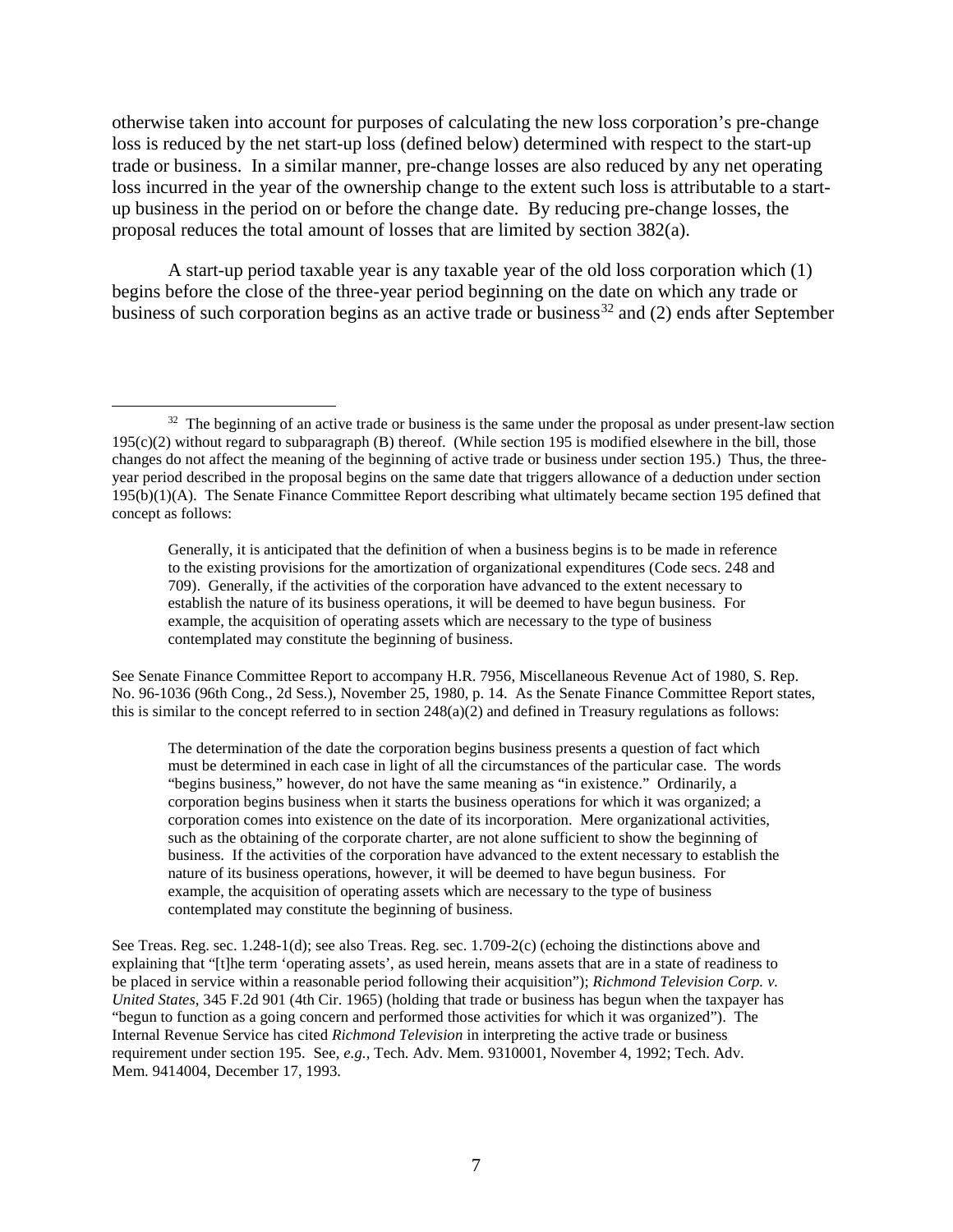10, 2018.[33](#page-9-0) Start-up period taxable years may predate the beginning of active trade or business, meaning deductible expenditures paid or incurred in connection with a trade or business prior to the beginning of active trade or business may be treated as paid or incurred in a start-up period taxable year with respect to such trade or business.  $34$ 

Generally, a net start-up loss is the portion of the old loss corporation's net operating loss carryforward from a particular year that is attributable to activities of a start-up business in that year. Specifically, the net start-up loss with respect to a start-up business for any start-up period taxable year is the amount that bears the same ratio to the net operating loss carryforward which arose in such year as (1) the net operating loss (if any) which would have been determined for such taxable year if only items of income, gain, deduction, and loss properly allocable to the start-up trade or business were taken into account, bears to (2) the amount of the net operating loss determined for such taxable year. If the ratio described in the previous sentence is greater than one, the ratio shall be deemed to equal one.

Any net operating loss incurred prior to the ownership change date in the year of change is treated similarly to net operating loss carryforwards to the taxable year ending with the ownership change or in which the change date occurs, after proper allocation of such net operating loss and any net start-up loss to the period in such year on or before the change date.<sup>[35](#page-9-2)</sup> For example, consider Corporation X, which undergoes an ownership change. In the year of change (which is also a start-up period taxable year), Corporation X has a net start-up loss of \$100, \$50 of which is allocable to the period on or before the change date. In this example, Corporation X's pre-change losses subject to limitation under section 382(a) would be reduced by \$50.

In the case of any start-up period taxable year which ends after the close of the three-year period beginning on the date an active trade or business begins, the net start-up loss with respect to such trade or business for such year is the same proportion of such loss as the proportion of such taxable year on or before the close of such period. For example, consider Corporation Y, a calendar year taxpayer that begins an active trade or business on June 30, 2019. If Corporation Y has a net start-up loss for tax year 2022 and later undergoes an ownership change, Corporation Y's pre-change losses would be reduced by half of the net start-up loss for 2022.

In the event that the old loss corporation starts more than one trade or business in a timeframe that causes a single taxable year of the old loss corporation to be a start-up period taxable year with respect to more than one trade or business, the proposal applies separately to each trade or business, and the proposal's aggregate reduction of pre-change losses for any

<span id="page-9-0"></span><sup>&</sup>lt;sup>33</sup> By requiring that the start-up taxable year end after September 10, 2018, the proposal does not apply to expenses incurred in taxable years ending on or prior to September 10, 2018.

<span id="page-9-1"></span><sup>&</sup>lt;sup>34</sup> For example, a taxpayer could have expenses in connection with a trade or business under section 174 prior to beginning active trade or business.

<span id="page-9-2"></span><sup>&</sup>lt;sup>35</sup> Section 382(d)(1)(B) requires allocation of the net operating loss to the period on or before the change date.